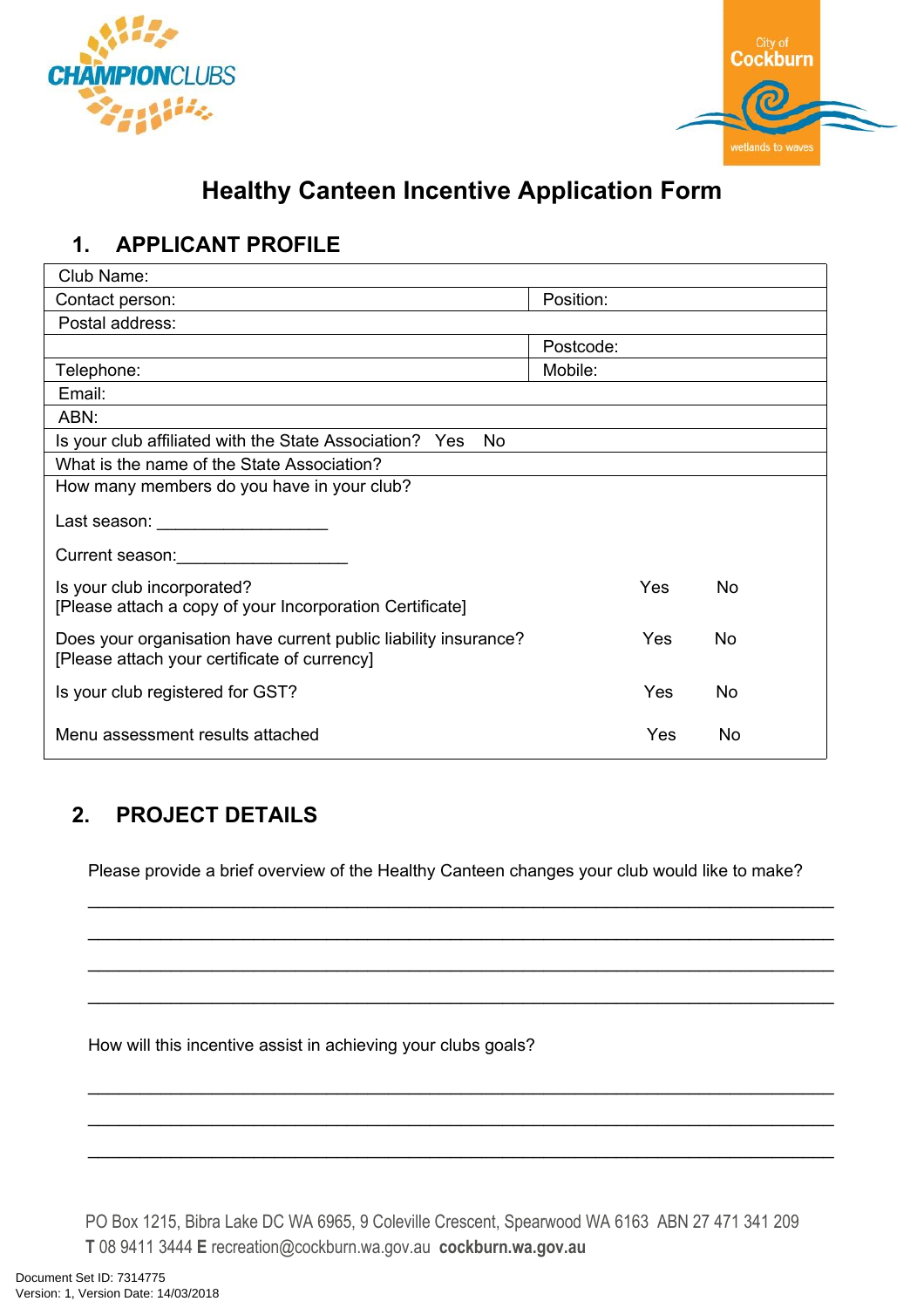Please list attached quotes of products you intend on purchasing:

How will your club's canteen promote healthier food and drinks offered?

#### **3. PROJECT BUDGET**

| <b>Funding Source</b>                          | Cost \$<br>(Ex GST) | <b>Notes</b>                                                       |
|------------------------------------------------|---------------------|--------------------------------------------------------------------|
| <b>Applicant's Cash</b>                        |                     | How much cash will your<br>organisation contribute?                |
| Funding Requested from the City of<br>Cockburn |                     | How much money are you<br>requesting from the City of<br>Cockburn? |
| Other                                          |                     | Other amounts being contributed<br>to the project? And from WHO?   |
|                                                |                     |                                                                    |
| <b>Total Project Cost</b>                      |                     |                                                                    |

 $\mathcal{L}_\text{max}$  and  $\mathcal{L}_\text{max}$  and  $\mathcal{L}_\text{max}$  and  $\mathcal{L}_\text{max}$  and  $\mathcal{L}_\text{max}$  and  $\mathcal{L}_\text{max}$ 

 $\mathcal{L}_\text{max} = \mathcal{L}_\text{max} = \mathcal{L}_\text{max} = \mathcal{L}_\text{max} = \mathcal{L}_\text{max} = \mathcal{L}_\text{max} = \mathcal{L}_\text{max} = \mathcal{L}_\text{max} = \mathcal{L}_\text{max} = \mathcal{L}_\text{max} = \mathcal{L}_\text{max} = \mathcal{L}_\text{max} = \mathcal{L}_\text{max} = \mathcal{L}_\text{max} = \mathcal{L}_\text{max} = \mathcal{L}_\text{max} = \mathcal{L}_\text{max} = \mathcal{L}_\text{max} = \mathcal{$ 

 $\mathcal{L}_\text{max} = \mathcal{L}_\text{max} = \mathcal{L}_\text{max} = \mathcal{L}_\text{max} = \mathcal{L}_\text{max} = \mathcal{L}_\text{max} = \mathcal{L}_\text{max} = \mathcal{L}_\text{max} = \mathcal{L}_\text{max} = \mathcal{L}_\text{max} = \mathcal{L}_\text{max} = \mathcal{L}_\text{max} = \mathcal{L}_\text{max} = \mathcal{L}_\text{max} = \mathcal{L}_\text{max} = \mathcal{L}_\text{max} = \mathcal{L}_\text{max} = \mathcal{L}_\text{max} = \mathcal{$ 

 $\mathcal{L}_\text{max}$  and  $\mathcal{L}_\text{max}$  and  $\mathcal{L}_\text{max}$  and  $\mathcal{L}_\text{max}$  and  $\mathcal{L}_\text{max}$  and  $\mathcal{L}_\text{max}$ 

 $\mathcal{L}_\text{max}$  and  $\mathcal{L}_\text{max}$  and  $\mathcal{L}_\text{max}$  and  $\mathcal{L}_\text{max}$  and  $\mathcal{L}_\text{max}$  and  $\mathcal{L}_\text{max}$ 

 $\mathcal{L}_\text{max} = \mathcal{L}_\text{max} = \mathcal{L}_\text{max} = \mathcal{L}_\text{max} = \mathcal{L}_\text{max} = \mathcal{L}_\text{max} = \mathcal{L}_\text{max} = \mathcal{L}_\text{max} = \mathcal{L}_\text{max} = \mathcal{L}_\text{max} = \mathcal{L}_\text{max} = \mathcal{L}_\text{max} = \mathcal{L}_\text{max} = \mathcal{L}_\text{max} = \mathcal{L}_\text{max} = \mathcal{L}_\text{max} = \mathcal{L}_\text{max} = \mathcal{L}_\text{max} = \mathcal{$ 

#### **4. FUNDING AGREEMENT**

If your organisation's funding application is successful, your organisation will be required to enter into a formal funding agreement with the City of Cockburn. This agreement will contain a comprehensive set of provisions designed to protect the interests of the applicant organisation and the City of Cockburn.

#### **UNDERTAKINGS AND CONDITIONS**

*If the application is successful these undertakings and conditions will form part of your contract with the City of Cockburn.*

- 1. We agree to acknowledge the City's funding through all promotional avenues. Acknowledge the City's funding by displaying signage if applicable (supplied by Council).
- 2. We are prepared to undertake joint media promotion with the City.
- 3. We recognise that special conditions may need to apply to the funding addressing relevant elements of the City's Strategic Plan to compliment the organisation's objectives.
- 4. All funds expended will be as per items approved in this funding application.
- 5. We agree to provide a report detailing the acquittal of the project funds [on the form provided] within two months of the project's completion.